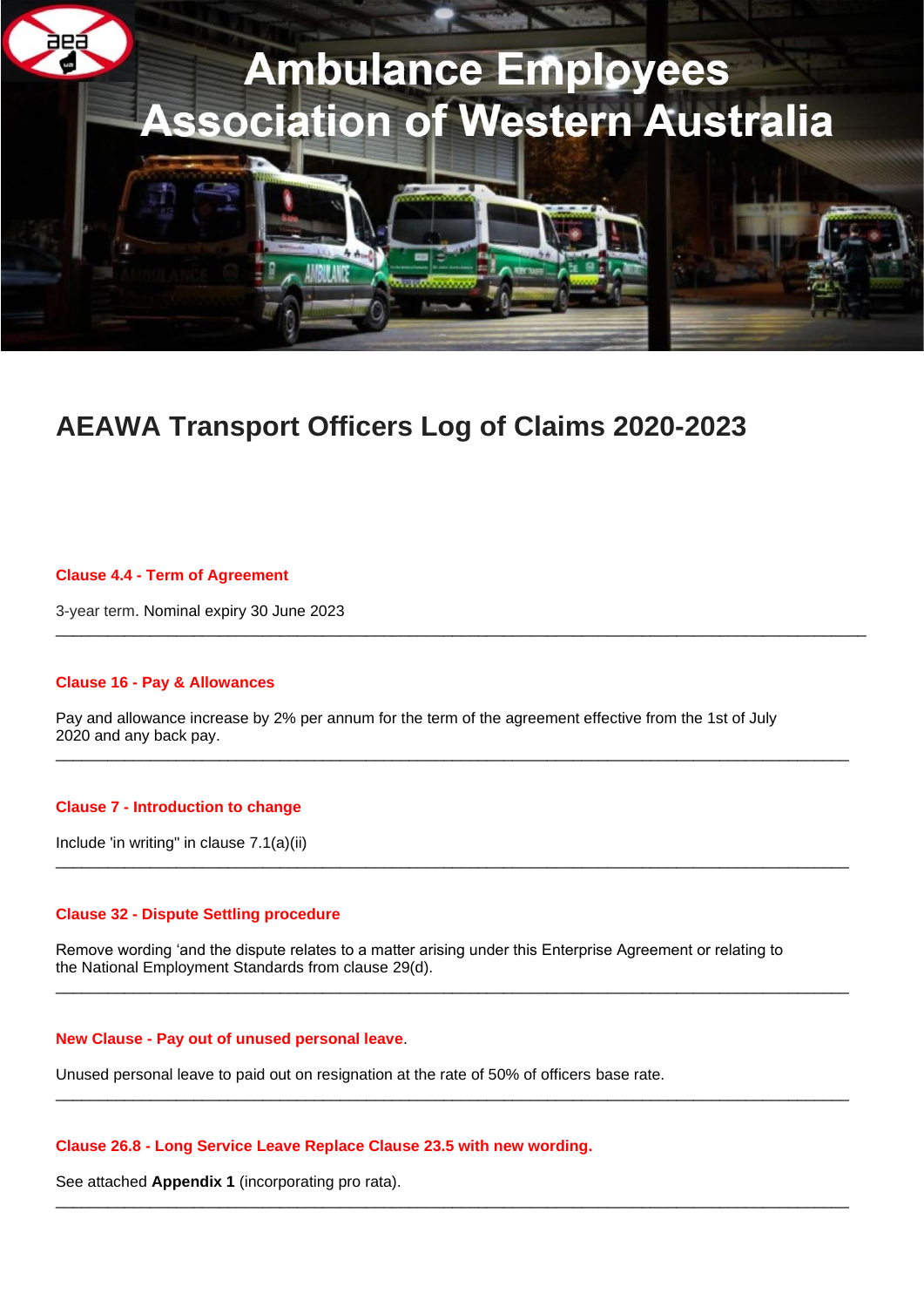**Clause 25 -** Paid Parental Leave Replace Clause 23.6 with new wording.

Similar wording to Paramedic agreement to reflect the PPL.

**Clause 25(c) -** Superannuation default fund

St John to bring the Transport Officers agreement into line with the default fund being named.

\_\_\_\_\_\_\_\_\_\_\_\_\_\_\_\_\_\_\_\_\_\_\_\_\_\_\_\_\_\_\_\_\_\_\_\_\_\_\_\_\_\_\_\_\_\_\_\_\_\_\_\_\_\_\_\_\_\_\_\_\_\_\_\_\_\_\_\_\_\_\_\_\_\_\_\_\_\_\_\_\_\_\_\_\_\_\_\_\_\_\_\_

\_\_\_\_\_\_\_\_\_\_\_\_\_\_\_\_\_\_\_\_\_\_\_\_\_\_\_\_\_\_\_\_\_\_\_\_\_\_\_\_\_\_\_\_\_\_\_\_\_\_\_\_\_\_\_\_\_\_\_\_\_\_\_\_\_\_\_\_\_\_\_\_\_\_\_\_\_\_\_\_\_\_\_\_\_\_\_\_\_\_\_\_

 $\_$  ,  $\_$  ,  $\_$  ,  $\_$  ,  $\_$  ,  $\_$  ,  $\_$  ,  $\_$  ,  $\_$  ,  $\_$  ,  $\_$  ,  $\_$  ,  $\_$  ,  $\_$  ,  $\_$  ,  $\_$  ,  $\_$  ,  $\_$  ,  $\_$  ,  $\_$  ,  $\_$  ,  $\_$  ,  $\_$  ,  $\_$  ,  $\_$  ,  $\_$  ,  $\_$  ,  $\_$  ,  $\_$  ,  $\_$  ,  $\_$  ,  $\_$  ,  $\_$  ,  $\_$  ,  $\_$  ,  $\_$  ,  $\_$  ,

 $\_$  ,  $\_$  ,  $\_$  ,  $\_$  ,  $\_$  ,  $\_$  ,  $\_$  ,  $\_$  ,  $\_$  ,  $\_$  ,  $\_$  ,  $\_$  ,  $\_$  ,  $\_$  ,  $\_$  ,  $\_$  ,  $\_$  ,  $\_$  ,  $\_$  ,  $\_$  ,  $\_$  ,  $\_$  ,  $\_$  ,  $\_$  ,  $\_$  ,  $\_$  ,  $\_$  ,  $\_$  ,  $\_$  ,  $\_$  ,  $\_$  ,  $\_$  ,  $\_$  ,  $\_$  ,  $\_$  ,  $\_$  ,  $\_$  ,

 $\_$  ,  $\_$  ,  $\_$  ,  $\_$  ,  $\_$  ,  $\_$  ,  $\_$  ,  $\_$  ,  $\_$  ,  $\_$  ,  $\_$  ,  $\_$  ,  $\_$  ,  $\_$  ,  $\_$  ,  $\_$  ,  $\_$  ,  $\_$  ,  $\_$  ,  $\_$  ,  $\_$  ,  $\_$  ,  $\_$  ,  $\_$  ,  $\_$  ,  $\_$  ,  $\_$  ,  $\_$  ,  $\_$  ,  $\_$  ,  $\_$  ,  $\_$  ,  $\_$  ,  $\_$  ,  $\_$  ,  $\_$  ,  $\_$  ,

 $\_$  ,  $\_$  ,  $\_$  ,  $\_$  ,  $\_$  ,  $\_$  ,  $\_$  ,  $\_$  ,  $\_$  ,  $\_$  ,  $\_$  ,  $\_$  ,  $\_$  ,  $\_$  ,  $\_$  ,  $\_$  ,  $\_$  ,  $\_$  ,  $\_$  ,  $\_$  ,  $\_$  ,  $\_$  ,  $\_$  ,  $\_$  ,  $\_$  ,  $\_$  ,  $\_$  ,  $\_$  ,  $\_$  ,  $\_$  ,  $\_$  ,  $\_$  ,  $\_$  ,  $\_$  ,  $\_$  ,  $\_$  ,  $\_$  ,

 $\_$  ,  $\_$  ,  $\_$  ,  $\_$  ,  $\_$  ,  $\_$  ,  $\_$  ,  $\_$  ,  $\_$  ,  $\_$  ,  $\_$  ,  $\_$  ,  $\_$  ,  $\_$  ,  $\_$  ,  $\_$  ,  $\_$  ,  $\_$  ,  $\_$  ,  $\_$  ,  $\_$  ,  $\_$  ,  $\_$  ,  $\_$  ,  $\_$  ,  $\_$  ,  $\_$  ,  $\_$  ,  $\_$  ,  $\_$  ,  $\_$  ,  $\_$  ,  $\_$  ,  $\_$  ,  $\_$  ,  $\_$  ,  $\_$  ,

\_\_\_\_\_\_\_\_\_\_\_\_\_\_\_\_\_\_\_\_\_\_\_\_\_\_\_\_\_\_\_\_\_\_\_\_\_\_\_\_\_\_\_\_\_\_\_\_\_\_\_\_\_\_\_\_\_\_\_\_\_\_\_\_\_\_\_\_\_\_\_\_\_\_\_\_\_\_\_\_\_\_\_\_\_\_\_\_\_\_\_\_

 $\_$  ,  $\_$  ,  $\_$  ,  $\_$  ,  $\_$  ,  $\_$  ,  $\_$  ,  $\_$  ,  $\_$  ,  $\_$  ,  $\_$  ,  $\_$  ,  $\_$  ,  $\_$  ,  $\_$  ,  $\_$  ,  $\_$  ,  $\_$  ,  $\_$  ,  $\_$  ,  $\_$  ,  $\_$  ,  $\_$  ,  $\_$  ,  $\_$  ,  $\_$  ,  $\_$  ,  $\_$  ,  $\_$  ,  $\_$  ,  $\_$  ,  $\_$  ,  $\_$  ,  $\_$  ,  $\_$  ,  $\_$  ,  $\_$  ,

 $\_$  ,  $\_$  ,  $\_$  ,  $\_$  ,  $\_$  ,  $\_$  ,  $\_$  ,  $\_$  ,  $\_$  ,  $\_$  ,  $\_$  ,  $\_$  ,  $\_$  ,  $\_$  ,  $\_$  ,  $\_$  ,  $\_$  ,  $\_$  ,  $\_$  ,  $\_$  ,  $\_$  ,  $\_$  ,  $\_$  ,  $\_$  ,  $\_$  ,  $\_$  ,  $\_$  ,  $\_$  ,  $\_$  ,  $\_$  ,  $\_$  ,  $\_$  ,  $\_$  ,  $\_$  ,  $\_$  ,  $\_$  ,  $\_$  ,

**Clause 26.14 -** Revise 'Special leave' exchange policy to reflect actual happenings.

See attached **Appendix 6.**

**Clause 23.11 - Revisit Leave Without Pay Clause.**

See attached Appendix 2 to update various areas that qualify

### **New Clause - Family and Domestic Violence Leave = General**

See attached **Appendix 3.**

### **New Clause - Family and Domestic Violence Leave = Unpaid Leave**

See attached **Appendix 4.**

### **New Clause - Defense Service Leave**

See attached **Appendix 5.**

## **New Clause - Transition to Retirement Clause**

See attached **Appendix 6.**

### **Clause 15.8 - Review Current ICB Travel Clause.**

See attached **Appendix 8.**

### **Clause 18 – Transport Secondment Pools**

Review transport secondment pools with a period defined to ensure a 'fair and transparent' opportunity for all employees.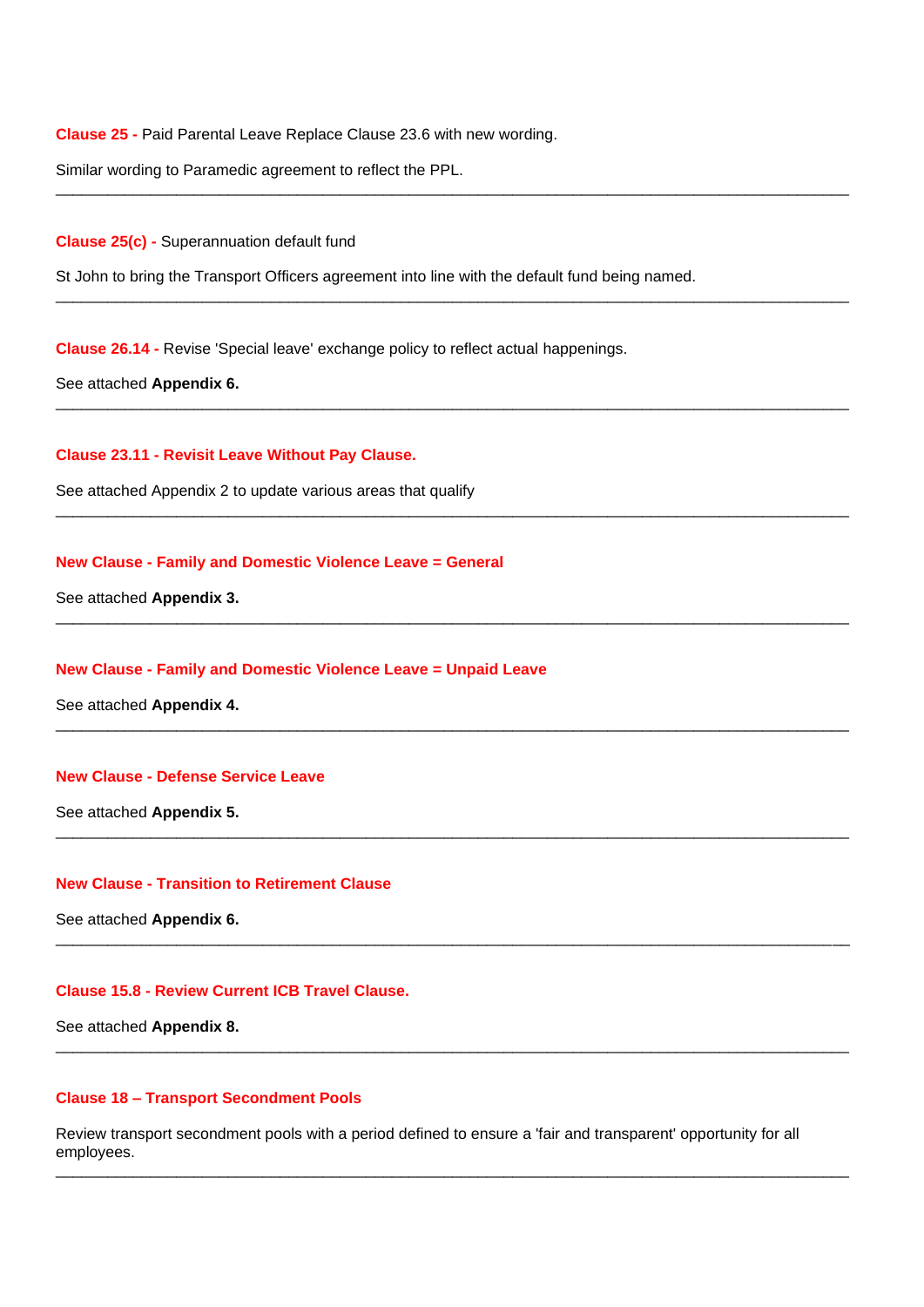# **Clause 26.1 – Annual Leave Clause**

Include the word 'agreed' annual leave roster.

# **Clause 22B(ii) & 22D(ii)**

Revisit the trial roster proposed during last agreement but not implemented. Include penalty for broken meal break.

 $\_$  ,  $\_$  ,  $\_$  ,  $\_$  ,  $\_$  ,  $\_$  ,  $\_$  ,  $\_$  ,  $\_$  ,  $\_$  ,  $\_$  ,  $\_$  ,  $\_$  ,  $\_$  ,  $\_$  ,  $\_$  ,  $\_$  ,  $\_$  ,  $\_$  ,  $\_$  ,  $\_$  ,  $\_$  ,  $\_$  ,  $\_$  ,  $\_$  ,  $\_$  ,  $\_$  ,  $\_$  ,  $\_$  ,  $\_$  ,  $\_$  ,  $\_$  ,  $\_$  ,  $\_$  ,  $\_$  ,  $\_$  ,  $\_$  ,

See attached **Appendix 7.**



Email: info@aeawa.com.au

Ambulance Employees Association of Western Australia PO Box 1007, Joondalup 6919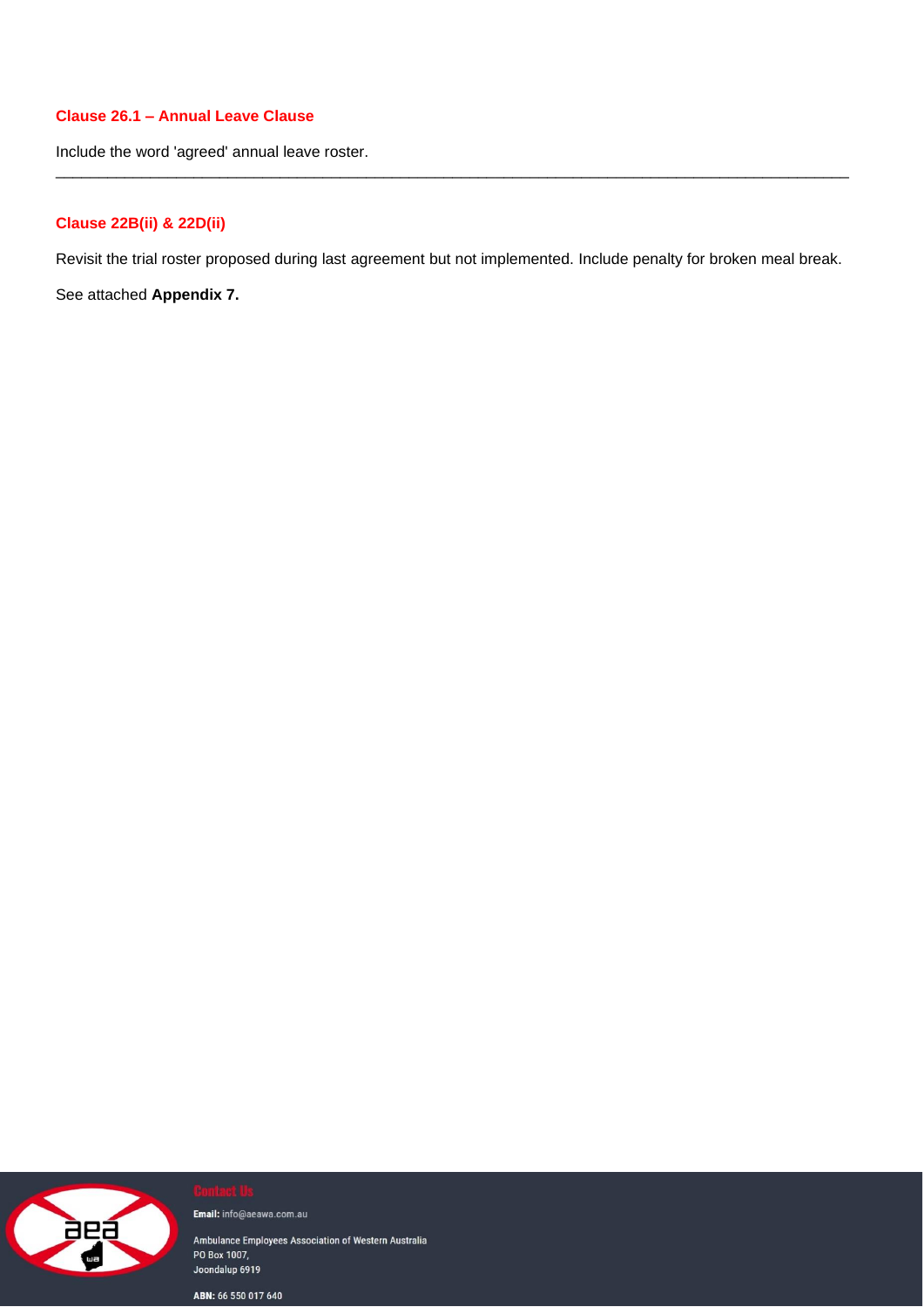

# **Appendix 1 – Long Service Leave (General)**

## **Long Service Leave – General**

- a) Subject to the additional provisions of this clause, the provisions of the Long Service Leave Act 1958 (WA) will apply to each employee.
- b) Employees are not entitled to accrue long service leave during any periods of:
	- (i) unauthorised leave or leave without pay (including while on salary continuance); or
		- (ii) unpaid parental leave (including periods covered by the Paid Parental Leave Scheme other than the paid parental leave period of 12 weeks as provided by St John in clause 29.10(b).
- c) Each employee is entitled to paid long service leave at ordinary time on the following basis:
	- (i) at the completion of 10 years of continuous service 13 weeks.
	- (ii) at the completion of each subsequent 7 years of continuous service 13 weeks; and
	- (iii) an employee will be able to access pro rata long service leave after 7 years of continuous service, scheduled in 4-week blocks and approved by St John based on operational requirements.
- d) Further to clause xxx above, an employee will receive:
	- (i) a pro rata long service leave payment, in respect of the number of years of completed service since the employee last became entitled to leave under clause 29.8(c) above; and where applicable.
	- A. a pro rata long service leave payment if the employee:
	- AA. has completed at least 7 years continuous service with St John; and
	- BB. employment ends.
	- B. a pro rata long service leave payment if the employee is:
	- AA. at least 55 years old; and
	- BB. resigns; and
	- CC. has completed at least 12 months continuous service with St John; or
	- C. a pro rata long service leave payment if the employee:
	- AA has completed at least 12 months continuous service with St John; and
	- BB. the employees employment is ended by St John on the account of ill health, or as a result of an accident;

or

- D. a pro rata long service leave payment if the employee;<br>AA. has completed at least 3 year continuous service with \$
- has completed at least 3 year continuous service with St John; and
- BB resigns to enter an Invitro Fertilisation program provided she provides written confirmation from the appropriate medical authority of the dates of the involvement in the program; or
- E. a pro rata long service leave payment to the executor of the relevant estate if the employee:
- AA. dies; and
- BB completed between 12 months and less than 3 years continuous service with St John; or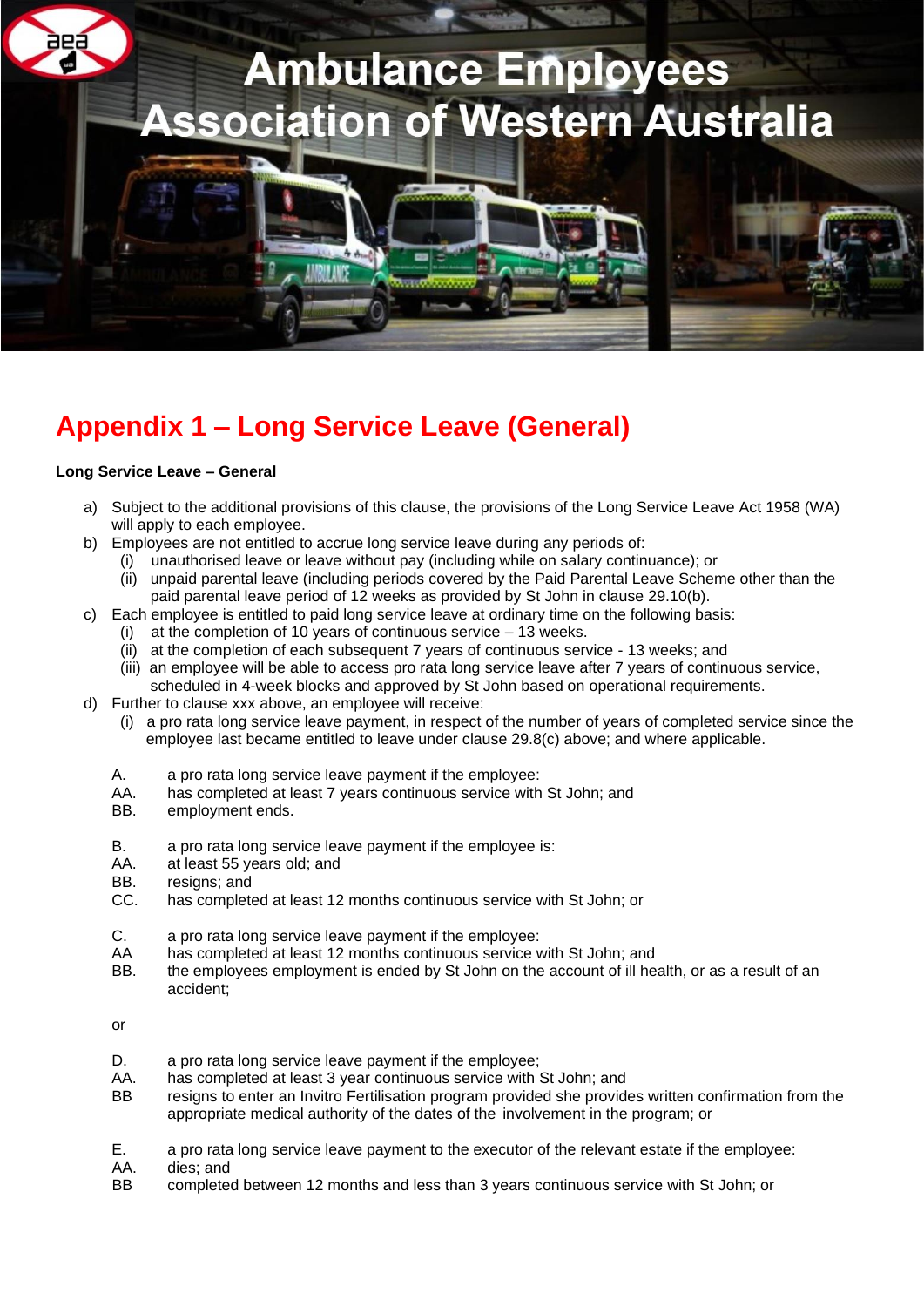- F. a pro rata long service leave payment, if:
- AA. the employee's employment is terminated by his or her death or is terminated by St John for any reason other than for serious misconduct; and
- BB the employee has completed as least 3 years' continuous employment with St John but less than 10-years' service.
- (e) A part-time employee is entitled to pro rata long service leave. If the hours of a part-time employee have varied, payment shall be at the rate based on the average number of hours worked over the full qualifying period.
- (f) A part-time employee who, during the qualifying period, has been continuously employed on both part-time and full-time employment, will be paid at a rate determined by the proportion of the service on a part-time basis to that on a full-time basis.
- (g) The long service leave prescribed in this clause may, by agreement between St John and the employee, be taken in more than 1 portion provided that no portion shall be less than 4 consecutive weeks.
- (h) An employee is not entitled to long service leave with respect to any service for which St John and the employee has agreed in writing to receive additional remuneration to compensate in lieu of long service leave in accordance with clause 29.9 of this Agreement.
- (i) Any period during long service leave for which paid personal/carer's leave has been approved shall be given as additional long service at a time convenient to St John.
- (j) For the purpose of long service leave, "service" means service as an employee of St John and shall be deemed to include:
	- (i) absences on annual leave, long service leave or public holidays;
	- (ii) absences on paid personal/carer's leave;<br>(iii) periods on an approved rostered day off;
	- periods on an approved rostered day off;
	- (iv) absences on approved unpaid personal leave except that portion of a continuous absence which exceeds 3 months;
	- (v) absences on approved unpaid leave, other than unpaid personal leave, but not exceeding 2 weeks in any qualifying period;
	- (vi) absences on National Service or other military service/training, but only if the employee, as soon as reasonably practicable after the completion of any such service, resumes employment with St John;
	- (vii) absences on Workers' Compensation for any period not exceeding 6 months.
- (k) Subject to clause xxxx, service shall not be deemed to have been broken if the employment is ended by St John for any reason other than misconduct and:
	- (i) if the employee resumes employment with St John no later than 6 months from the day on which the employment was ended; and
	- (ii) payment for pro rata long service leave has not been made.
- (L) The service of an employee shall be deemed NOT to include any other absence of the employee except as provided in clause xxx above.
- (m) Long service leave shall be taken at a time convenient to St John but not less than 30 days' notice shall be given to each employee of the day on which the long service leave is to commence, except in cases were the employee and St John agree to a lesser period of notice, or in other exceptional circumstances.
- (n) Long service leave must be taken within 6 months of becoming due unless agreed otherwise between the employee and St John.
- (o) Except for shift employees, if a public holiday falls on a day during an employee's absence on long service leave, the employee's absence shall be extended by an additional day.
- (p) An employee cannot undertake any form of employment for hire or reward, while on long service leave.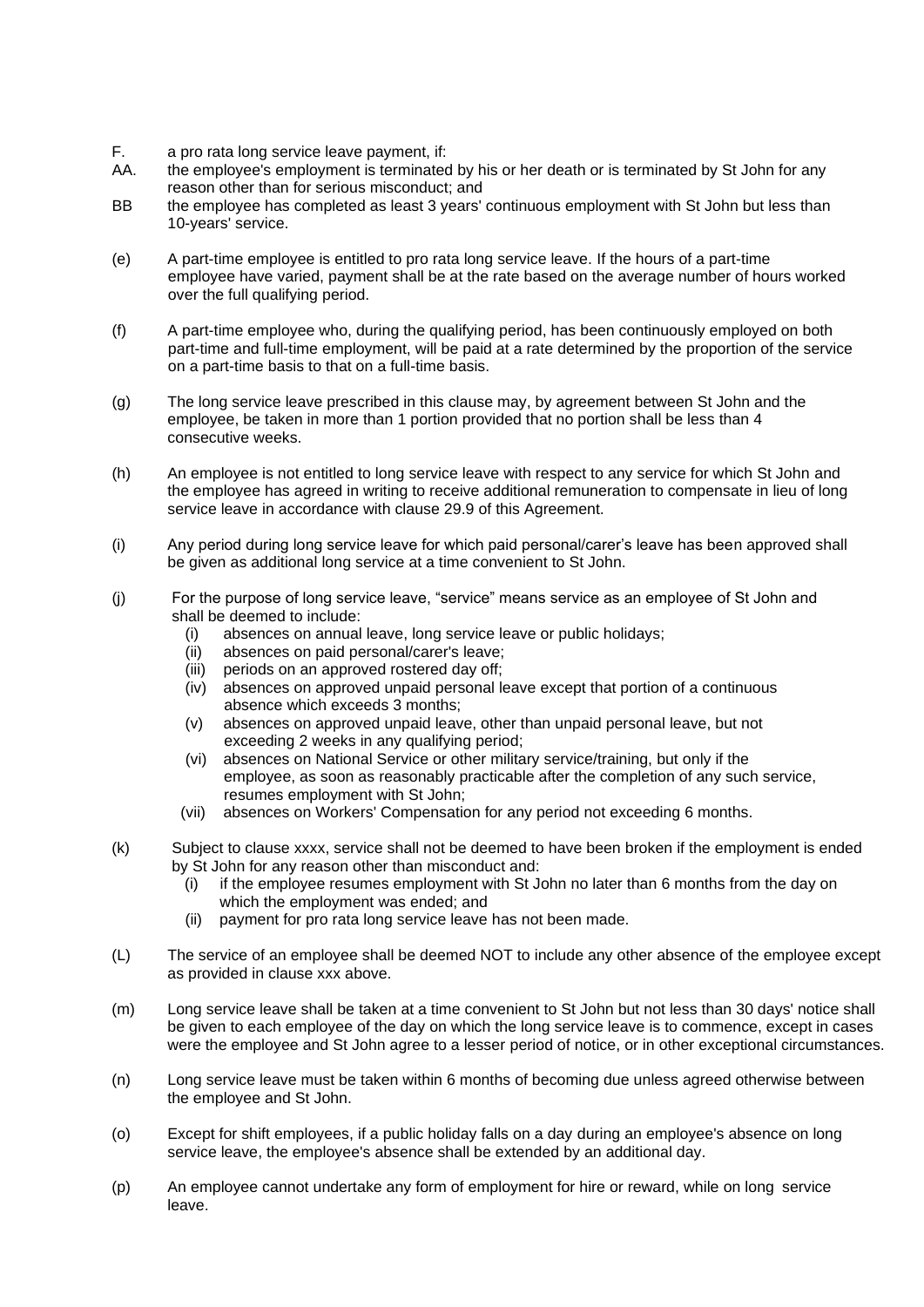- (q) Except as otherwise provided for in this Agreement, any long service leave that the employee has Become. Except as otherwise provided for in this Agreement, any long service leave that the employee has become entitled to under clauses xxx and xxx above is payable upon termination of employment.
- (r) If an employee works continuously for at least 12 months in a higher classification than he or she was originally employed, and takes long service leave no later than 2 weeks after finishing in the higher classification, the employee is to be paid at the higher classification rate of pay.
- (s) Where St John requires employees to submit to health assessments and where following such assessment St John terminates the employment of an employee, the employee shall be entitled to payment for credits accrued for long service leave.



Email: info@aeawa.com.au

Ambulance Employees Association of Western Australia PO Box 1007, Joondalup 6919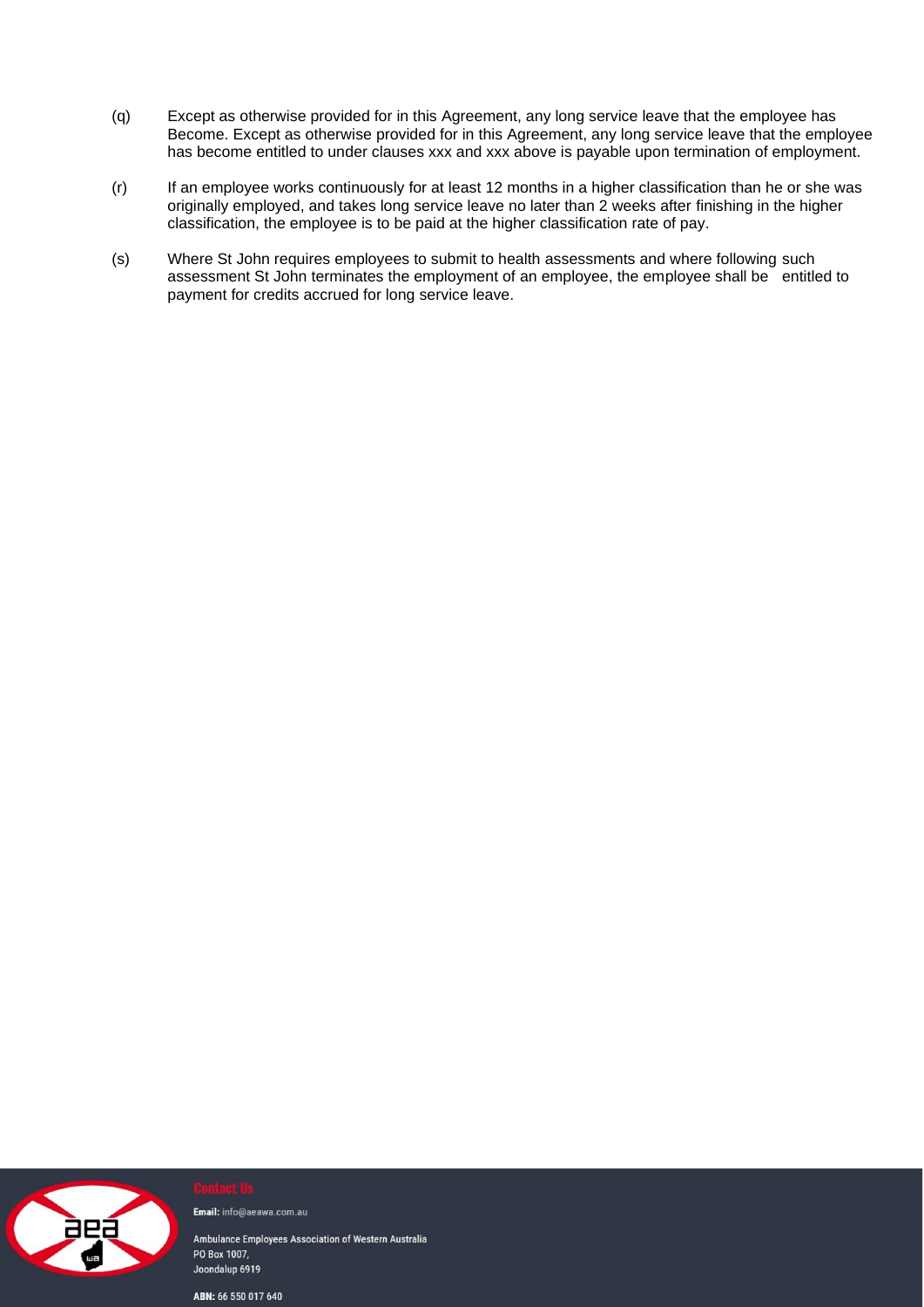

# **Appendix 2 – Leave Without Pay**

## **Leave without Pay**

- (a) A written application may be made for leave without pay and may be granted at the discretion of St John Ambulance.
- (b) Leave without pay applications will include consideration of all other applicable leave entitlements.
- (c) Leave without pay applications may be applicable for, but not limited to:
	- (i) Community Service Leave;
	- (ii) Cultural and Ceremonial Leave;
	- (iii) Family and Domestic Violence Leave in accordance with clause xxxx;
	- (iv) Training with Defence Force Reserves Leave in accordance with clause xxxx; and
	- (v) Transition to Retirement in accordance with clause xxxx.



Email: info@aeawa.com.au

Ambulance Employees Association of Western Australia PO Box 1007, Joondalup 6919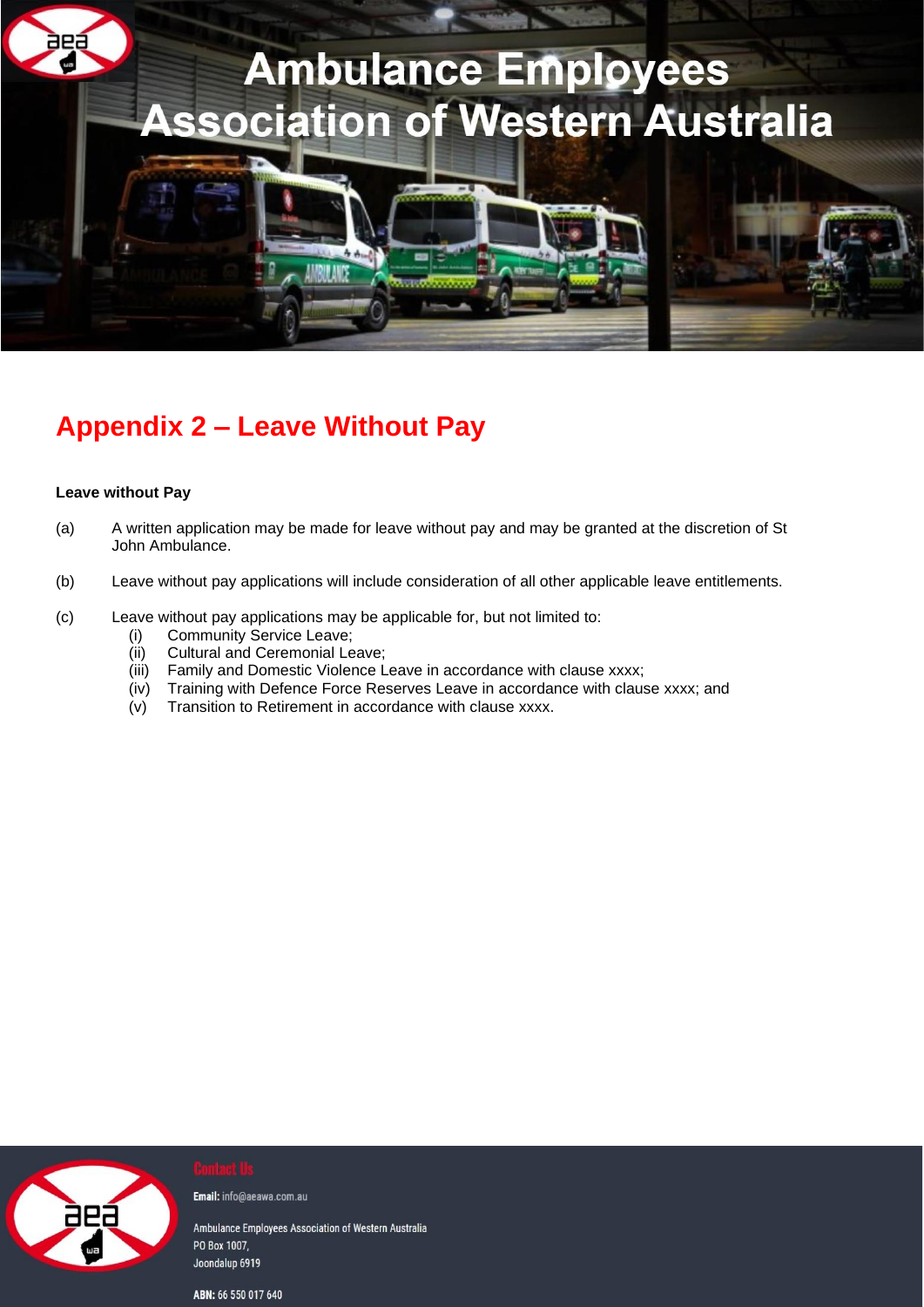

# **Appendix 3 – Family and Domestic Violence Leave (General)**

## **Family and Domestic Violence Leave – General**

- a) St John recognises that employees sometimes face situations of violence or abuse in their personal life that may affect their ability to attend work. Therefore, St John is committed to providing support to employees that experience family violence and respects the need for confidentiality.
- b) For the purpose of this clause, family and domestic violence is defined as any violent, threatening or other abusive behaviour by a person against a member of the person's family or household (current or former). To avoid doubt, this definition includes behaviour that:
	- i) \* is physically or sexually abusive;
	- ii) is emotionally or psychologically abusive:
	- iii) is economically abusive;
	- iv) is threatening;
	- v) is coercive;
	- vi) in any other way controls or dominates the family or household member and causes that person to feel fear for their safety or wellbeing or that of another person; or
	- vii) causes a child to hear or witness, or otherwise be exposed to the effects of, such behaviour.
- c) Where an employee is experiencing or attending to matters arising out of family and domestic violence, an employee may request flexible working arrangements. The employees request should be made to their manager.
- d) Proof of family violence may be required by St John and may be in the form of an agreed document issued by the police service, a court, a registered medical practitioner, a family violence support service or a lawyer.



Email: info@aeawa.com.au

Ambulance Employees Association of Western Australia PO Box 1007 Joondalup 6919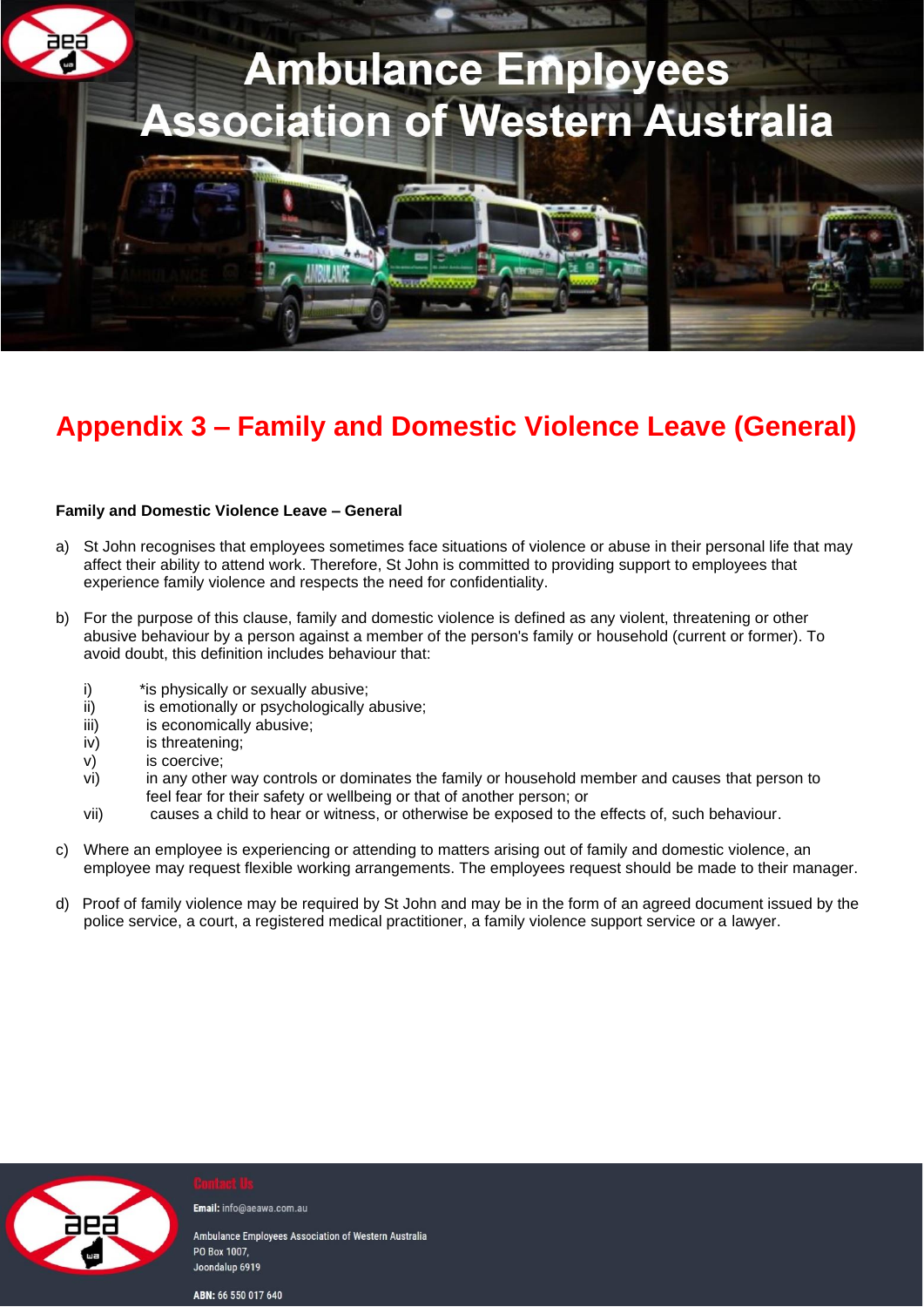

# **Appendix 4 – Family and Domestic Violence Leave (Unpaid)**

## **Family and Domestic Violence – Unpaid Leave**

- (a) An employee experiencing family violence may have access to 10 unpaid days of family and domestic violence leave for medical appointments, attending legal proceedings, counselling, relocation or making other safety arrangements, and other activities related to family or domestic violence.
- (b) Employees may also apply to access other paid leave entitlements if they are experiencing family and domestic violence.
- (c) Due to the nature of domestic violence, leave may be taken with short notice after discussions with the Line Manager. The 12-month period commences on the first day any domestic violence leave is taken and continues until the annual anniversary of this date. The leave is non-cumulative.
- (d) Approval of Family and Domestic Violence leave pursuant to this clause will be at the discretion of St John, taking into consideration the employee's particular circumstances with regard to family or domestic violence.
- (e) To support employee confidentiality and privacy, leave accessed for Family and Domestic Violence purposes will be recorded as leave without pay.



Email: info@aeawa.com.au

Ambulance Emplovees Association of Western Australia PO Box 1007 Joondalup 6919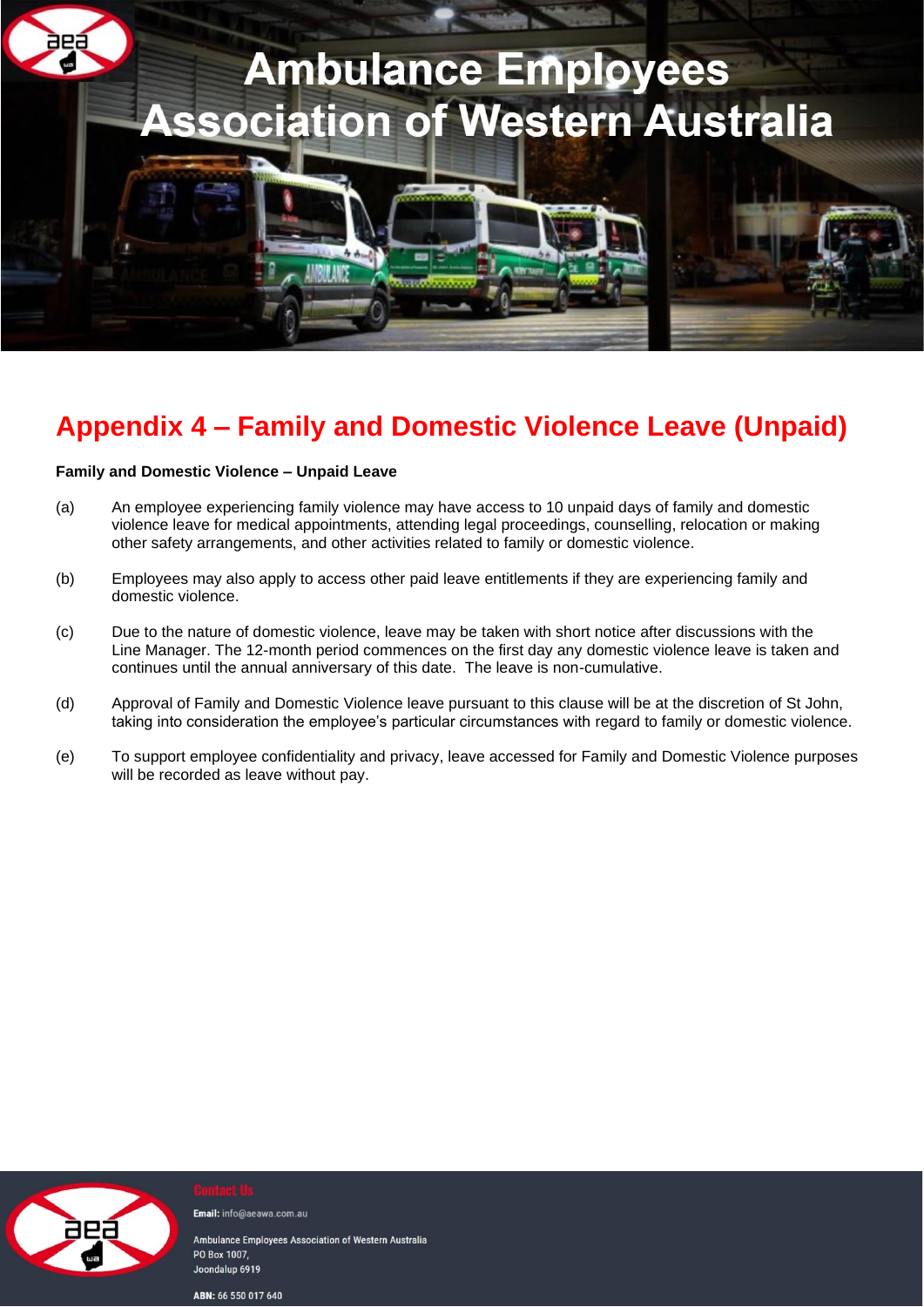

# **Appendix 5 – Defense Service Leave**

## **Defense Service Leave**

- (a) An employee who is a volunteer member of the Defence Force Reserves or the Australian Defence Force Cadets may access Defence Service Leave. Defence service means service, including training, in a part of the Reserves or Cadet Force.
- (b) Application for leave of absence for Defence service will in all cases, be accompanied by evidence of the necessity for attendance. At the expiration of the leave of absence granted, the Employee will provide a certificate of attendance to the Employer.
- (c) An Employee is entitled to paid leave for a period not exceeding 4 shifts in any period of twelve months commencing on 1 July in each year for the purpose of attending training camps, schools, classes or courses of instruction.
- (d) Part-time employees will receive the same paid leave entitlement with their entitlement calculated on a pro-rata basis.
- (e) Casual employees are not entitled to paid leave for the purpose of Defence service.
- (f) An employee may elect to take leave without pay or use annual or long service leave accruals for some or all of their absence on Defence service.



Email: info@aeawa.com.au

Ambulance Employees Association of Western Australia PO Box 1007. Joondalup 6919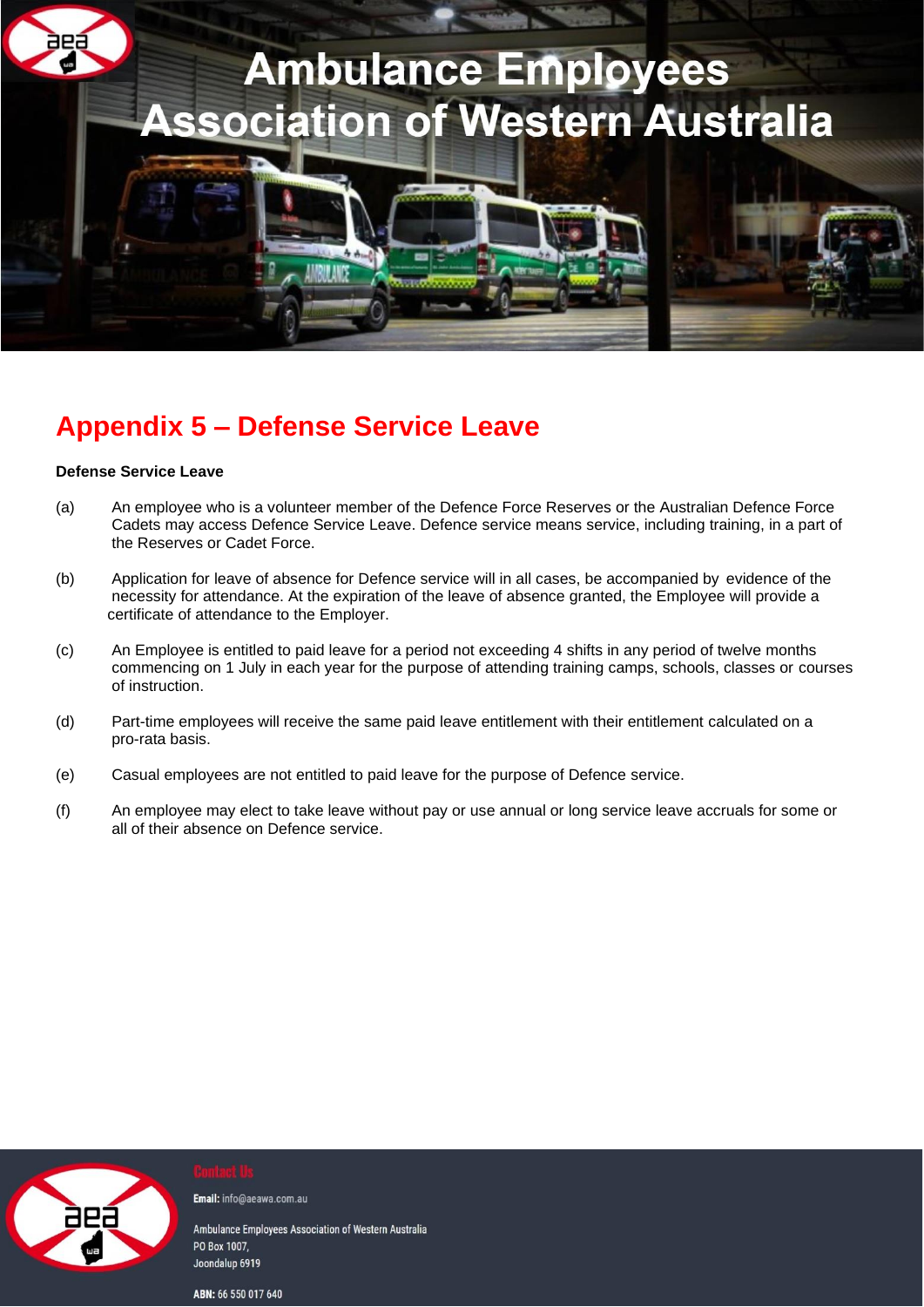

# **Appendix 6 – Transition to Retirement**

## **Transition to Retirement**

- (a) Employees who are aged 55 or over and have indicated their intention in writing to retire from St John may consider participating in a transition to retirement arrangement. St John will not unreasonably refuse a request by an employee where the proposed arrangement will assist the employee to transition to retirement and it meets St John's operational requirements.
- (b) St John recognises there are a number of flexible working practices contained in this agreement which may assist an employee's transition to retirement. These include:
	- (i) Working less than full-time ordinary hours, in line with clause xx of this Agreement;
	- (ii) Job-sharing an equivalent full-time position in line with clause xx of this Agreement;
	- (iii) Transferring to another appropriate role with the Ambulance Service or PTS call centre within 12 months' of notice being provided to St John and where the appropriate supervision is available. To avoid doubt, the following will be applied to employees that elect to transfer:
	- A. the relevant salary and conditions of an alternate role, and
	- B. possibly ongoing skills maintenance and education will be required.
	- (iv) Applying for alternative roles within St John Ambulance, such as a outlined in Section xxxx.
- (c) In addition, an employee who has indicated their intention in writing to transition to retirement may, with approval of St John:
	- (i) Cash out long service leave, in line with clause xxx
	- (ii) Be granted 4 weeks leave without pay per annum, subject to:
	- A. a leave request is submitted no less than 12 months prior to the requested period of leave without pay;
	- B. the 4 weeks leave without pay must align to either the first or second half of a roster; and
	- C. it will not be granted during the Christmas Period (24-31 December), New Year's Eve and New Year's Day.
	- (iii) Be appointed to a role which is lower in pay (post transitional role) and long service leave entitlements will be preserved and paid at the pre transition rate of pay:
	- A. the amount of preserved long service leave entitlements will be communicated in writing to the employee, and
	- B. post transition all long service leave entitlements will be accrued and paid at the applicable rate of the new role.



Email: info@aeawa.com.au

Ambulance Employees Association of Western Australia **PO Box 1007** Joondalup 6919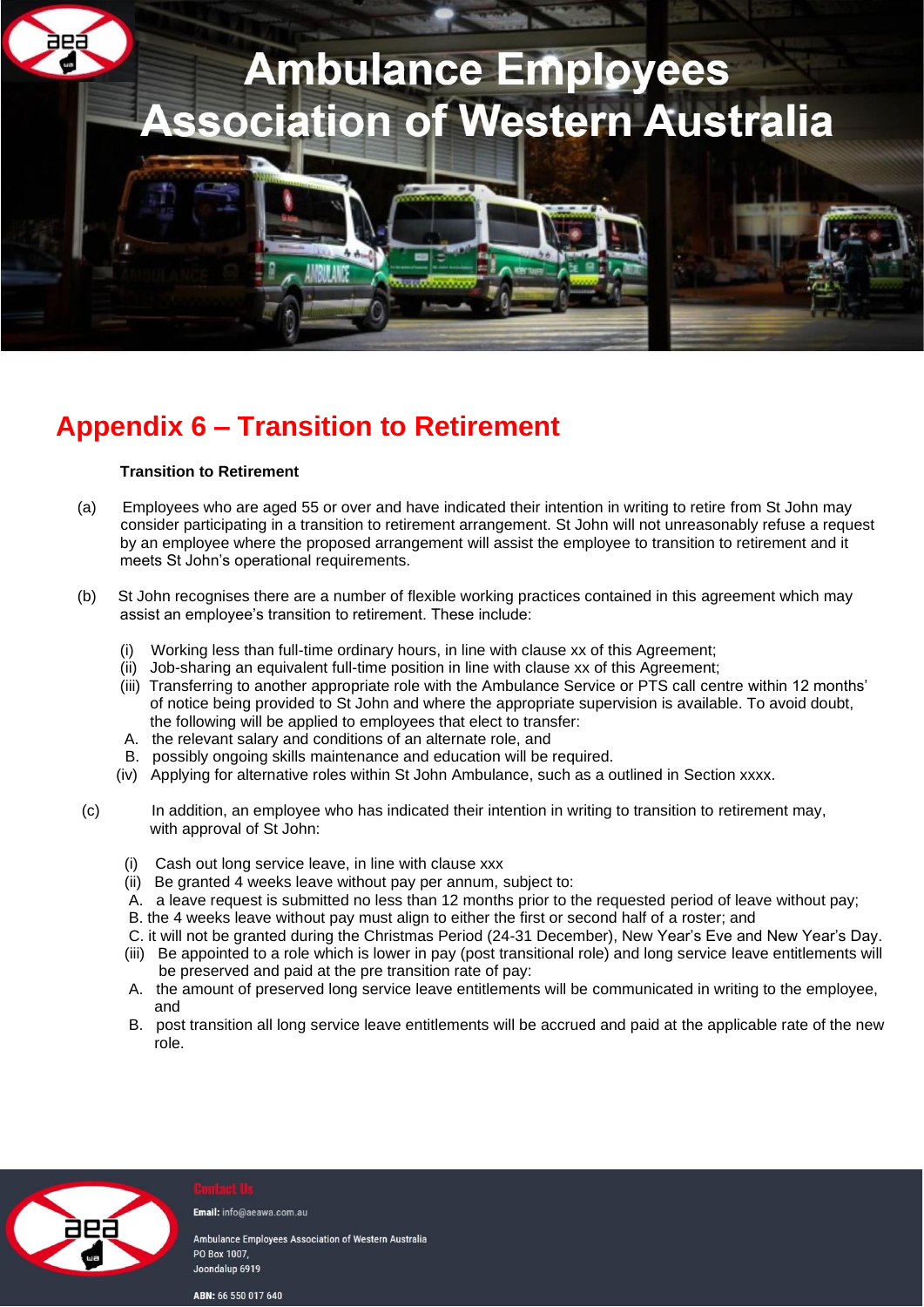

# **Appendix 7 – Revisit Trial Roster**

# **Revisit Trial Roster**

## Clause 22

- (b) A Transport Officer may work the following rosters;
	- (i) 5 shifts of 8.5 hours worked Monday Friday between the hours 0500 and 0100; or
	- (ii) 3 shifts of 10.5 hours and 1 shift of 11 hours worked Monday Friday between the hours 0500-0100 which is provided on a trial basis during the life of the agreement. And subject to operational requirements; or
	- (iii) 2 shifts of 8.5 hours each on Weekends Only (Part Time).
- (c) An employee whilst in induction training will be paid the appropriate weekly base rate of pay.
- (d) Employees will be allocated a 30-minute paid break during the shift with the following conditions:
	- (i) The meal break cannot be taken within the first two or last two hours of the shift; and<br>(ii) Breaks will commence immediately when allocated and end at 30 minutes: and
	- Breaks will commence immediately when allocated and end at 30 minutes; and
	- (iii) The break may be interrupted to meet urgent operational needs; and
	- (iv) No penalties or Special Leave shall apply in the event the meal break is interrupted, not taken or not allocated due to urgent operational needs. (if the break is interrupted before the 30 minutes concludes the crew will receive an overtime payment until the crew return to complete the portion of meal break denied.



Email: info@aeawa.com.au

Ambulance Employees Association of Western Australia PO Box 1007. Joondalup 6919